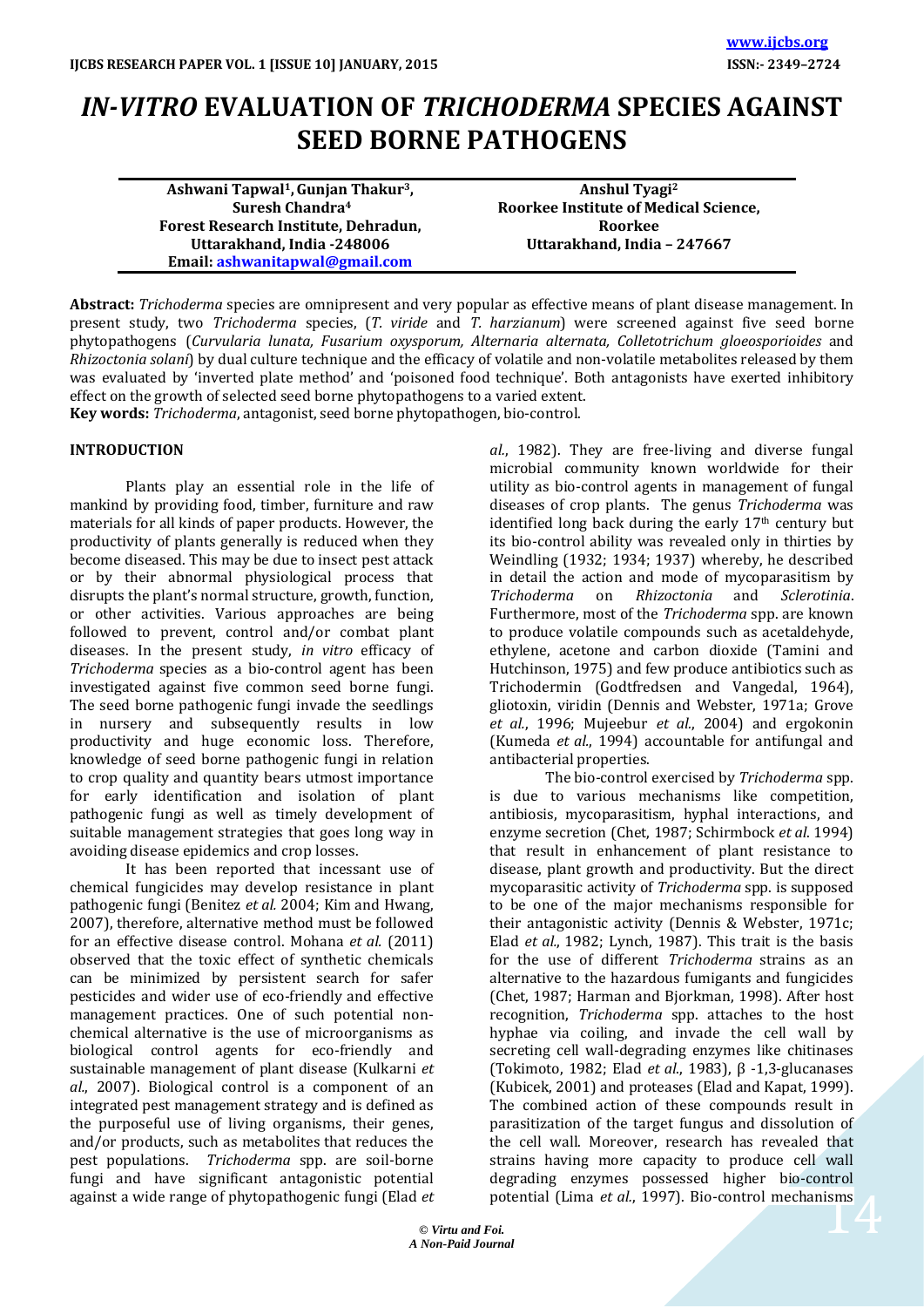are probably specific for particular antagonists and plant pathogens and several mechanisms can operate independently or synergistically in any microbial interaction.

Ambuse *et al.* (2012) evaluated ten *Trichoderma* species against sensitive and resistant isolates of *Alternaria tenuissima* in dual culture method and recorded up to 80% antagonistic activity by *T. viride, T. koningii* and *T. pseudokoningii*. Choudhary and Reena (2012) screened nineteen isolate of *T. harzianum, T. viride* and *T. koningii* by dual culture technique and liquid culture filtrate assay against *Fusarium oxysporum* f. sp. *lentis;* responsible for wilt of lentil and observed significant growth inhibition of pathogen. Ajith and Lakshmidevi (2010) observed inhibitory effect of volatile and non-volatile compounds released by *T. saturnisporum, T. harzianum, T. viride* and *T. reesei* against *Colletotrichum capsici,* a fungal pathogen responsible for anthracnose disease in bell peppers (*Capsicum frutescence*). Tapwal *et al.* (2011) also found *T. viride* as potential antagonist against species of *Rhizoctonia, Alternaria, Curvularia* and *Fusarium* under laboratory conditions. Rahman *et al.* (2013) evaluated different *Trichoderma* strains against *Colletotrichum capsici* under laboratory conditions by different techniques and found the *T. harzianum* as potential antagonist for inhibition of the mycelial growth, conidial germination, germ tube elongation and disease severity of *C. capsici*. Different *Trichoderma* strains produce more than 100 different metabolites that have known antibiotic activities (Sivasithamparam and Ghisalberti, 1998).

 In present investigation, *Trichoderma viride* and *T. harzianum* were evaluated in *in-vitro* conditions against five common seed borne pathogen i.e. *Curvularia lunata, Fusarium oxysporum, Alternaria alternata, Colletotrichum gloeosporioides* and *Rhizoctonia solani.*

### **MATERIALS AND METHODS Pathogens and antagonists**

Seed borne pathogens (*Rhizoctonia solani, Fusarium oxysporum, Alternaria alternata, Curvularia lunata* and *Colletotrichum gloeosporioides* and two fungal antagonists (*Trichoderma harzianum* and *T. viride*) were obtained from Forest Pathology Division, Forest Research Institute, Dehradun.

## **Growth inhibition of pathogens in dual culture**

5 mm discs of antagonist and pathogen were co-inoculated 4 cm apart on Potato Dextrose Agar (PDA) in Petri plates. In control, only a disc of pathogen was inoculated. The plates were kept in incubator at  $25\pm1\degree$ C. Radial growth of the pathogens was measured on the third day of incubation and compared with the growth of pathogen in control (Dennis and Webster, 1971c). Whole of experiment was carried out in triplicates. Percent growth inhibition was determined by the formula:

Percent growth inhibition =  $(A_1-A_2)/A_1x100$ 

Where  $A_1$  is area covered by pathogen in control and A<sup>2</sup> is area covered by pathogen in dual culture.

#### **Growth inhibition of pathogens by non-volatile compounds released by** *Trichoderma* **species**

Poisoned food technique (Nene and Thapliyal, 1993) was followed to evaluate the effect of nonvolatile compounds/ metabolites released by the *Trichoderma* spp. on the growth of pathogens. The *Trichoderma* spp. were grown in Potato Dextrose Broth (PDB) assuming that the antagonist will utilize the nutrients from broth and release some non-volatile metabolites the medium, which may affect the growth of pathogen. The *Trichoderma* spp. were incubated for two weeks and harvested at the interval of one week. After the incubation, the broth was collected, filtered through Whatman-I filter paper and later through syringe filter (Ran Disc, PVD 0.45 µm) under aseptic conditions. PDA was amended with culture filtrate (20%) just before pouring and inoculated with pathogen. Colony diameter of pathogen was measured after three days and compared with the growth of pathogen maintained in control Petri plates amended with equal amount of distilled water. The colony diameter of the pathogen was measured on the third day and compared with control.

### **Growth inhibition of pathogens by volatile compounds released by** *Trichoderma* **species**

The effect of volatile compounds released by *Trichoderma* species was evaluated by 'inverted plate technique' (Dennis and Webster, 1971b). The antagonists and pathogens were inoculated in the center of Petri plates poured with PDA. The Petri plate inoculated with pathogen was inverted over the Petri plate containing antagonist and two were sealed with the adhesive tape (parafilm) keeping antagonist in lower and pathogen in upper Petri plate. In control, the Petri-plate containing pathogen was inverted over the Petri plate containing medium only and incubated at  $25\pm1^{\circ}$ C. The colony diameter of the pathogen was measured on the third day and compared with control.

#### **RESULTS AND DISCUSSION**

#### **Growth inhibition of pathogens by** *Trichoderma*  **spp. in dual culture**

ne or<br>nical 5 It has been observed that both *Trichoderma* spp. restricted the growth of selected pathogens and an inhibition zone was observed at the point of contact*.* Since *Trichoderma* spp. are fast growing, they overgrew the pathogens with increase in the incubation period. The results revealed that on third day of incubation *T. harzianum* recorded maximum growth inhibition (34.20%) against *A. alternata*  (Table-1) followed by *F. oxysporum* (27.04%), *C. lunata* (25.64%), *C. gloeosporioides* (15.00%) and minimum for *R. solani* (5.10%), while in case of *T. viride* highest growth inhibition was observed against *C. lunata* (46.79%) followed by *A. alternata* (34.27%), *F. oxysporum* (15.80%), *C. gloeosporioides* (12.50%) and lowest for *R. solani* (1.45%). The inhibition in radial growth of two interacting organisms in dual culture is attributed to inhibitory substance released by one or both organisms, competition and also mechanical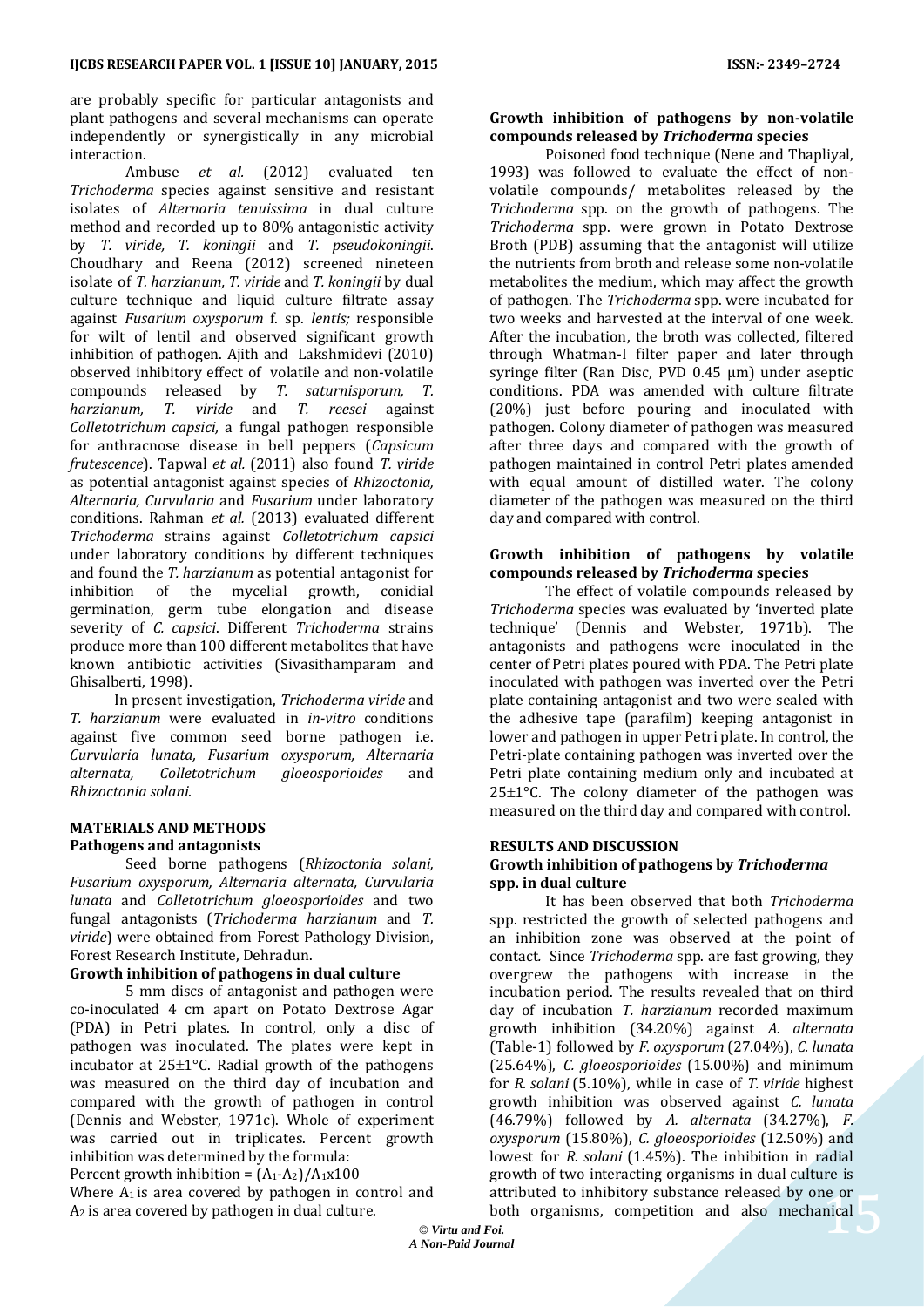obstruction and hyperparasitism (Dennis and Webster, 1971c; Barnett and Binder, 1973). In the present study, selected species of *Trichoderma* showed varied degree of inhibition against five selected seed borne phytopathogens. This may be due to mycoparasitism or secretion of antibiotics in agar plates. Similarly, Tapwal *et al.* (2011) and Prasad and Kumar (2011) reported the *Trichoderma* as potential antagonist against the phytopathogen like *R. solani, A. alternata, C. lunata* and *F. oxysporum* in dual culture technique. Ambuse *et al.* (2012) reported 80% antagonistic activity by three *Trichoderma* species *i.e. T. viride, T. koningii* and *T. pseudokoningii* against sensitive and resistant isolates of *Alternaria tenuissima*  in dual culture experiments.

|                                         | Table-1. Growth inhibition (%) of seed borne |  |  |  |  |  |  |
|-----------------------------------------|----------------------------------------------|--|--|--|--|--|--|
|                                         | pathogens by Trichoderma species on          |  |  |  |  |  |  |
| third day of incubation in dual culture |                                              |  |  |  |  |  |  |

| S.  | <b>Seed borne</b>                         | Growth inhibition (%) |           |  |
|-----|-------------------------------------------|-----------------------|-----------|--|
| No. | pathogen                                  | T. viride<br>T.       |           |  |
|     |                                           |                       | harzianum |  |
| 1   | Rhizoctonia solani                        | 1.45                  | 05.10     |  |
| 2   | Curvularia lunata                         | 46.79                 | 25.64     |  |
| 3   | Alternaria                                | 34.27                 | 34.20     |  |
|     | alternata                                 |                       |           |  |
| 4   | Fusarium                                  | 15.80                 | 27.04     |  |
|     | oxysporum                                 |                       |           |  |
| 5   | Colletotrichum                            | 12.50                 | 15.00     |  |
|     | gloeosporioides                           |                       |           |  |
|     | CD (rows = 2.87; columns = 3.70) $p=0.05$ |                       |           |  |

## **Effect of non-volatile compounds released by**  *Trichoderma* **species on the growth of pathogens**

The percent growth inhibition of seed borne pathogens by culture filtrate of *Trichoderma* spp. of different ages is presented in Table-2. The data revealed a significant growth inhibition of all pathogens in comparison to respective control. The growth inhibition was increased with the age of incubation period of *Trichoderma* spp. in PDB. After one week incubation of *T. viride*, the culture filtrate exhibited maximum growth against *A. alternata*  (28.57%) followed by *C. lunata* (15.78%), *C. gloeosporioides* (13.33%), *R. solani* (11.11%) and minimum for *F. oxysporum* (10.52%). While in case of *T. harzianum*, it was highest against *R. solani* (28.50%)*,* followed by *C. gloeosporioides* (25.00%)*, F. oxysporum*  (22.38%), *C. lunata* (12.72%), and minimum (11.11%) for *A. alternata.* Whereas the culture filtrate obtained after two weeks of incubation, the culture filtrate of *T. viride* exhibited maximum growth inhibition of *A. alternata* (36.00%) followed by *C. lunata* (16.56%), *F. oxysporum* (15.00%), *C. gloeosporioides* (13.33%) and minimum (12.72%) for *R. solani.* Likewise, the culture filtrate of *T. harzianum* showed highest growth inhibition was recorded against *R. solani* (35.00%) followed by *C. gloeosporioides* (33.33%), *F. oxysporum*  (25.00%)*, C. lunata* (24.54%), and lowest (11.76%) against *A. alternata*. In similar experiments, Mishra *et al.* (2011) observed that the non-volatile compounds of *Trichoderma* spp. inhibited the growth of *Rhizoctonia, Fusarium, Alternaria, Colletotrichum* etc. They recorded low growth inhibition at 10% culture filtrate amendment in comparison to 20% amendment. Choudhary and Reena (2012) also reported significant inhibitory activity of *T. harzianum, T. viride* and *T. koningii* by liquid culture filtrate assay against *Fusarium oxysporum* f.sp. *lentis*; causal agent for wilt of lentil.

**Table-2.** *In-vitro* **growth inhibition of seed borne pathogens by non-volatile metabolites released by** *Trichoderma* **spp.**

| Pathogens           |                      | Growth inhibition $(\%)$ by T. viride |                                        | Growth inhibition $(\%)$ by T.<br>harzianum |  |  |
|---------------------|----------------------|---------------------------------------|----------------------------------------|---------------------------------------------|--|--|
|                     | 1 week<br>incubation | 2 week<br>incubation                  | 1 week<br>incubation                   | 2 week<br>incubation                        |  |  |
| R. solani           | 11.11                | 12.72                                 | 28.50                                  | 35.00                                       |  |  |
| C. lunata           | 15.78                | 16.56                                 | 12.72                                  | 24.54                                       |  |  |
| A. alternata        | 28.57                | 36.00                                 | 11.11                                  | 11.76                                       |  |  |
| <i>F.</i> oxysporum | 10.52                | 15.00                                 | 22.38                                  | 25.00                                       |  |  |
| C. gloeosporioides  | 13.33                | 13.33                                 | 25.00                                  | 33.33                                       |  |  |
|                     |                      |                                       | CD (rows = $4.31$ ; columns = $5.57$ ) |                                             |  |  |
|                     |                      | $p=0.05$                              | $CD$ (rows = 3.09; columns = 3.98)     | $p=0.05$                                    |  |  |

## **Effect of volatile compounds released by**  *Trichoderma* **spp. on the growth of seed borne pathogens**

The volatile compounds released by *Trichoderma* spp. have also exerted inhibitory effect on the growth of the selected pathogens (Table-3). *T. viride* has recorded maximum growth inhibition for *C. gloeosporioides* (34.37%) followed by *A. alternata* 

Rafai on *Rhizoctonia solani* Kuhen and other fungi. The<br>
<sup>7</sup>0i.<br>
<sub>1973</sub>. (20.00%), *F. oxysporum* (15.21%), *R. solani* (12.00%) and minimum for *C. lunata* (13.63%) and while in case of *T. harzianum* the highest growth inhibition by was observed for *C. gloeosporioides* (35.00%) followed by *F. oxysporum* (14.80%), *A. alternata* (11.11%), *C. lunata* (9.52%) and lowest for *R. solani* (4.54%). Dennis and Webster (1971b, c) reported the influence of volatile and non-volatile antibiotics of *T. harzianum*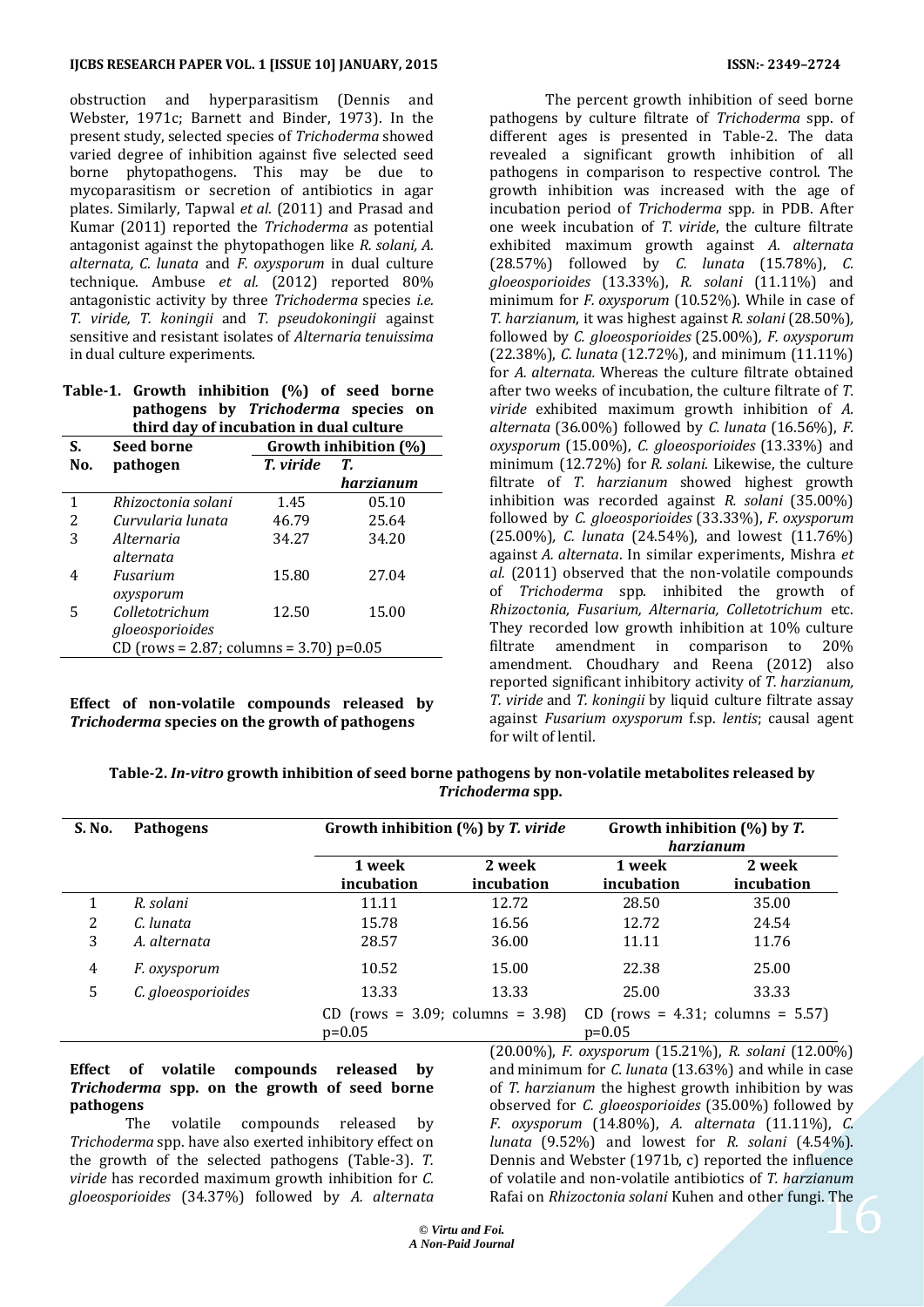major advantage of antibiosis in case of volatile metabolites is that the toxic substances produced by the antagonists may diffuse through air filled pores in soil and help in checking the root rot pathogen without establishing actual physical contact with pathogen. Amin *et al.* (2010) too studied the volatile effect of *Trichoderma* species on fungal pathogens like *F. oxysporum. R. solani, Alternaria* etc. The result showed the *T. viride* and *T. harzianum* are effective in reducing the mycelium growth. Gveroska and Ziberoski (2011) observed inhibitory activity of volatile compounds of *Trichoderma* species on the growth of *Alternaria alternata.* 

**Table-3. Effect of volatile compounds released by**  *Trichoderma* **species on the growth of seed borne fungi**

| S.                                        | <b>Seed borne</b>  | Growth inhibition (%) |              |  |  |
|-------------------------------------------|--------------------|-----------------------|--------------|--|--|
| No.                                       | pathogen           | T. viride             | T. harzianum |  |  |
| 1                                         | R. solani          | 12.00                 | 4.54         |  |  |
| 2                                         | C. lunata          | 13.63                 | 9.52         |  |  |
| 3                                         | A. alternata       | 20.00                 | 11.11        |  |  |
| 4                                         | F. oxysporum       | 15.21                 | 14.80        |  |  |
| 5                                         | C. gloeosporioides | 34.37                 | 35.00        |  |  |
| CD (rows = 2.70; columns = 3.48) $p=0.05$ |                    |                       |              |  |  |

Numerous studies have covered the status of *Trichoderma* spp. as a successful biological control agent. Inhibition of plant pathogenic fungi by different species of *Trichoderma* was studied under *in vitro*  conditions by many researchers (Buragohai *et al.*, 2000; Singh and Islam, 2010; Sharma, 2011; Tapwal *et al.*, 2004, 2014; Shaikh and Sahera*,* 2013; Enespa and Dwivedi, 2014). *Trichoderma* is useful to cultivated plants in several ways like bio-control of plant diseases, induction of systemic resistance, promotion of plant growth (bio-fertilization), increase in plant nutrient availability and degradation of xenobiotic pesticides (Harman, 2006). For the said reasons, it has gained a stature as one of the most practical and promising means eco-friendly management soil borne pathogens in agricultural crops. Therefore, they are being used in reasonably large quantities, both for disease control and augmentation of yield. *Trichoderma* spp. are found to be effective across a range of plant crops, for example, lettuce, onion, cotton, grapes, peas, apples, tomato, carrots and others to control various pathogens like *Phytophthora, Pythium, Sclerotinia, Rhizoctonia, Colletotricum* and *Fusarium* etc., (Benitez *et al*., 2004; Nirupama Devi *et al.*, 2013). Application of *T. viride* and *T. harzianum* have proved to be very effective in managing *Fusarium oxysporum* in different crops like tomato, cotton in terms of time taken to parasitize (Sharma, 2011) and inhibit mycelia growth as well.

#### **REFERENCE**

**1.** Ajith, P.S. and Lakshmidevi, N. (2010). Effect of volatile and non-volatile compounds from *Trichoderma* spp. against *Colletotrichum* 

*capsici* incitant of Anthracnose on Bell peppers. Nature and Science, 8(9): 265‐269.

- **2.** Ambuse, M. G., Chatage, V. S. and Bhale, U. N. (2012). Influence of *Trichoderma* spp. against *Alternaria tenuissima* inciting leaf spot of *Rumex Acetosa L.* Bioscience Discovery 3(2): 259 -262.
- **3.** Amin, F., Razdan V.K., Mohiddin F.A., Bhat K.A. and Sheikh P.A. (2010). Effect of volatile metabolites of *Trichoderma* species against seven fungal plant pathogen *in-vitro.* Journal of Phytology*,* 2(10):34-37.
- **4.** Barnett, H.L. and Binder, F.L. (1973). The fungal host parasite relationship. Annu. Rev. Phytopathol., 11: 273-292.
- **5.** Benitez, T., Rincon, M.A., Limon, M.C. and Codon, C.A. (2004). Biocontrol mechanisms of *Trichoderma* strains. Int. Microbiol., 7: 249- 260.
- **6.** Buragohain, A.M., Das, B.C. and Islam, M. (2000). *In vitro* studies of *Trichoderma* species against *Sclerotium rolfsii* Sacc*.* J. Agric. Sci., 13(1): 99-100.
- **7.** Chet, I. (1987). *Trichoderma* application, mode of action, and potential as a biocontrol agent of soilborne plant pathogenic fungi. In: I. Chet (ed.), Innovative Approaches to Plant Disease Control, pp. 137-160. John Wiley & Sons: New York.
- **8.** Choudhary, S. and Reena, M. (2012). *In-vitro* antagonism of indigenous *Trichoderma* isolates against phytopathogen causing wilt of Lentil. International Journal of Life Science and Pharma Research, 2(3):195-202
- **9.** Dennis, C. and Webster, J. (1971a). Antagonistic properties of species groups of *Trichoderma*-I. Production of non-volatile antibiotics. Trans. Br. Mycol. Soc., 57: 25-39.
- **10.** Dennis, C. and Webster, J. (1971b). Antagonistic properties of species groups of *Trichoderma*-II. Production of volatile antibiotics. Trans. Br. Mycol. Soc., 57: 47-48.
- **11.** Dennis, C. and Webster, J. (1971c). Antagonistic properties of species groups of *Trichoderma*-III. Hyphal interactions. Trans. Br. Mycol. Soc., 57: 363-369.
- **12.** Elad, Y. and Kapat, A. (1999). The role of *Trichoderma harzianum* protease in the biocontrol of *Botrytis cinerea*. Eur. J. Plant Pathol., 105:177–189.
- **13.** Elad, Y., Chet, I. & Henis, Y. (1982). Degradation of plant pathogenic fungi by *Trichoderma harzianum.* Can. J. Microbiol., 28:719-725.
- **14.** Elad, Y., Chet, I., Boyle, P. & Henis, Y. (1983). Parasitism of *Trichoderma* sp. on *Rhizoctonia solani* and *Sclerotium rolfsii* - scanning electron microscopy and fluorescence microscopy. Phytopathology, 73: 85-88.
- $\frac{and}{end}$ **15.** Enespa and Dwivedi, S.K. (2014). Effectiveness of some antagonistic fungi and botanicals against *Fusarium solani* and

**©** *Virtu and Foi. A Non-Paid Journal*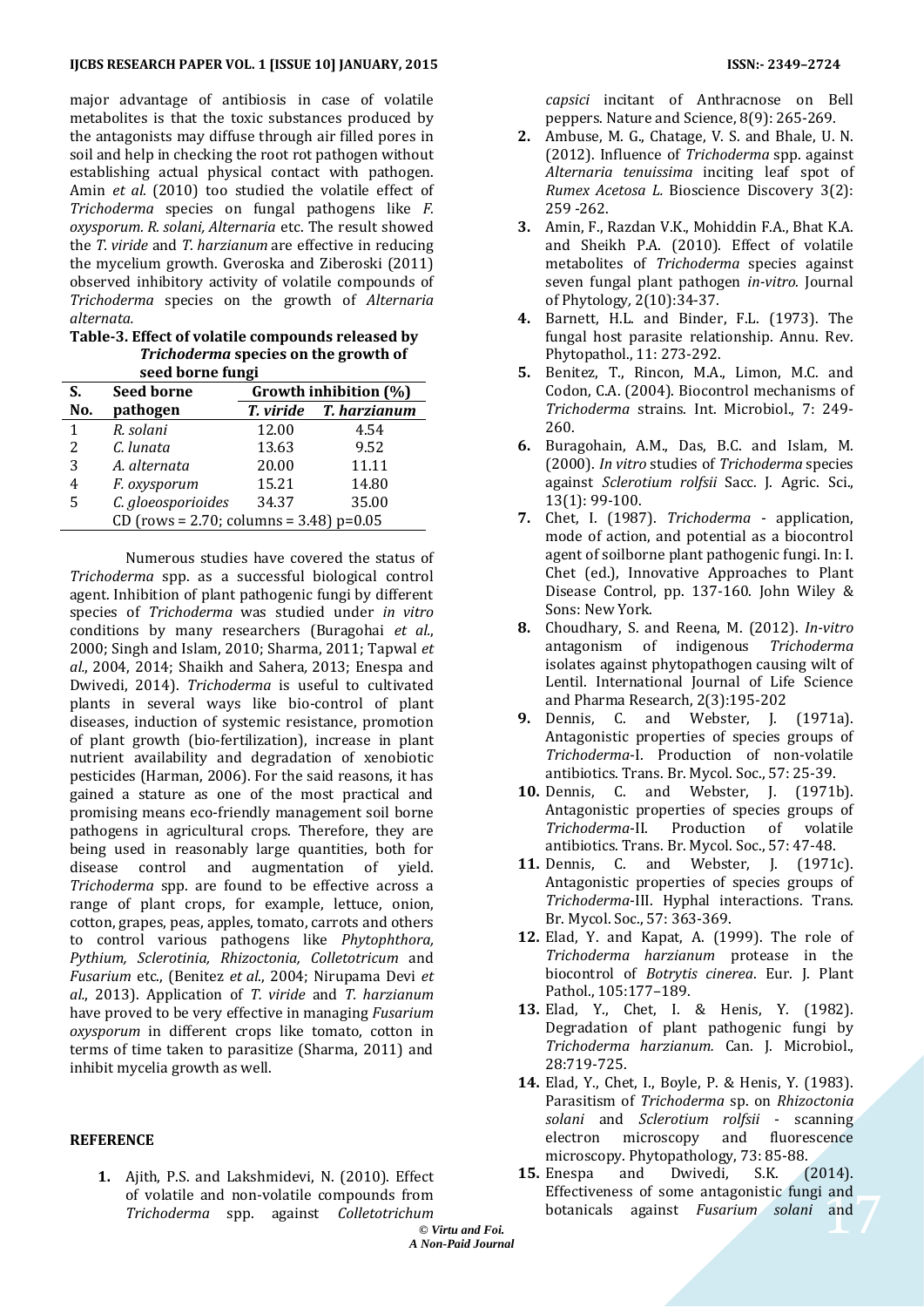*Fusarium oxysporum* f.sp. *lycopersici* infecting brinjal and tomato plants. Asian Journal of Plant Pathology, 8(1): 18-25.

- **16.** Godtfredsen, W.O., Vangedal, S. (1964). Trichodermin, a new antibiotic, related to trichothecin. Proc. Chem. Soc. London, 188.
- **17.** Grove J.F., Mcloskey J.P. and Moffatt J.S. (1996). Viridin, Oart V. structure. J. Chem. Soc., C: 743-747.
- **18.** Gveroska, B. and Ziberoski, J. (2011). *Trichoderma harzianum* as a biocontrol against *Alternaria alternata* on tobacco. Applied Technologies and Innovation, 7(2): 67-76.
- **19.** Harman G.E. (2006). Overview of mechanisms and uses of *Trichoderma* spp. Phytopathol., 96: 190- 194.
- **20.** Harman, G.E. and Bjorkman, T. (1998). Potential and existing uses of *Trichoderma* and *Gliocladium* for plant disease control and plant growth enhancement. In: Kubicek CP, Harman GE (eds). *Trichoderma* and *Gliocladium* Vol. 2. Taylor and Francis, London, pp 229-265.
- **21.** Kim, B.S. and Hwang, B.K. (2007). Microbial fungicides in the control of plant diseases. Journal of Phytopathology, 155: 641-653.
- **22.** Kubicek, C.P., Mach, R.L., Peterbauer, C.K. and Lorito, M. (2001) *Trichoderma*: from genes to bio-control. J Plant Pathol., 83: 11–24.
- **23.** Kulkarni, M., Chaudhari, R. and Chaudhari, A. (2007): Novel tensio-active microbial compounds for bio-control applications. In: General concepts in integrated pest and disease management (eds) Ciancio A and Mukerji KG, Springer, pp. 295-304.
- *24.* Kumeda, Y., Asao T., Lida, A., Wada, S., Futami, S. and Fuijita T. (1994). Effects of ergokonin produced by *Trichoderma* viride on the growth and morphological development of fungi. Bokin Bobai, 22: 663-670.
- **25.** Lima, L.H., Ulhoa, C.J., Fernandes, A.P. and Felix, C.R. (1997). Purification of a chitinase from *Trichoderma* sp. and its action on *Sclerotium rolfsii* and *Rhizoctonia solani* cell walls. J. Gen. Appl. Microbiol., 43(1): 31-37.
- **26.** Lynch, J. M. (1987). *In vitro* identification of *Trichoderma harzianum* as a potential antagonist of plant pathogens. *Curr. Microbiol.,* 16**:** 49-53.
- **27.** Mishra, B.K., Mishra, R.K., Mishra, R.C., Tiwari, A.K., Yadav, R.S. and Dikshit A. (2011). Biocontrol efficacy of *Trichoderma viride* isolates against fungal plant pathogen causing disease in *Vigna radiata L*. Arch. Appl. Sci. Res., 3(2):361-367.
- **28.** Mohana, D.C., Praveen, P., Vijaykumar, V., and Raveesha, K.A. (2011). Plant extract effect on seed borne pathogenic fungi from seeds of paddy grown in southern India. Journal of Plant Protection Research, 51(2): 101-106.
- *29.* Mujeebur, Khan R., Shahana, Khan M. and Mohiddin, F.A. (2004). Biological control of *Fusarium* wilts of chickpea through seed treatment with the commercial formulation of *Trichoderma harzianum* and/or *Pseudomonas fluorescens.* Phytopathol. Mediterr*.,* 43: 20-23.
- **30.** Nene, Y. L. and Thapliyal, P. N. (1993). Evaluation of fungicides. *In*: Fungicides in Plant Disease Control*.* Oxford and IBH Publishing Company, New Delhi, p. 531.
- **31.** Nirupama Devi, T., Linthoingambi, W. and Mutum, S. S. (2013). Evaluation of *Trichoderma* species against *Fusarium oxysporum* f.sp. lycopersici for biological control of tomato wilt. Indian Phytopath., 66: 81-87.
- **32.** Prasad, N.B. and Kumar, M.R. (2011). Effect of non-volatile compounds produced by *Trichoderma* spp. on growth and sclerotial viability of *Rhizoctonia solani*, incitant of sheath blight of rice. Indian J. Fundamental Appl. Life Sci., 1(2): 37-42.
- **33.** Rahman, M.A., Razvy, M.A. and Alam, M.F. (2013). Antagonistic activities of *Trichoderma* strains against chili anthracnose pathogen. International Journal of Microbiology and Mycology, 1(1): 7-22.
- **34.** Schirmbock, M., Lorito, M., Wang, Y.L., Hayes, C.K., Arisan-Atac, I., Scala, F., Harman, G.E. and Kubicek, C.P. (1994). Parallel formation and synergism of hydrolytic enzymes and peptaibol antibiotics, molecular mechanisms involved in the antagonistic action of *Trichoderma harzianum* against phytopathogenic fungi. Appl. Environ. Microbiol., 60: 4,364- 4,370.
- **35.** Shaikh, F.T. and Sahera, N. (2013). *In vitro* assessment of antagonistic activity of *Trichoderma harzianum* against pathogen fungi. International journal of Applied Research, 3(5): 57-59.
- **36.** Sharma, P. (2011). Complexity of *Trichoderma*-*Fusarium* interaction and manifestation of biological control. Australian Journal of Crop Science, 5(8):1027-1038.
- **37.** Singh, A. and Islam, M.N. (2010). *In Vitro* evaluation of *Trichoderma* spp. against *Phytophthora nicotianae.* Int. J. Expt. Agric., 1(1): 20-25.
- **38.** Sivasithamparam, K. and Ghisalberti, E.L. (1998). Secondary Metabolism in *Trichoderma* and *Gliocladium*. In: Kubicek C.P. and Harman G.E. editors. *Trichoderma* and *Gliocladium*. Vol. 1. Basic Biology, Taxonomy and Genetics. London: Taylor and Francis Ltd., pp. 139–191.
- **39.** Tamini, K. M. and Hutchinson, S. A. (1975) Differences between the biological effects of culture gases from several species of Trichoderma. Trans. Br. Mycol. Sot. 64, 455- 463.
- $\frac{1}{18}$ **40.** Tapwal, A. Sharma, Y.P. and Lakhanpal, T.N. (2004). Effect of volatile compounds